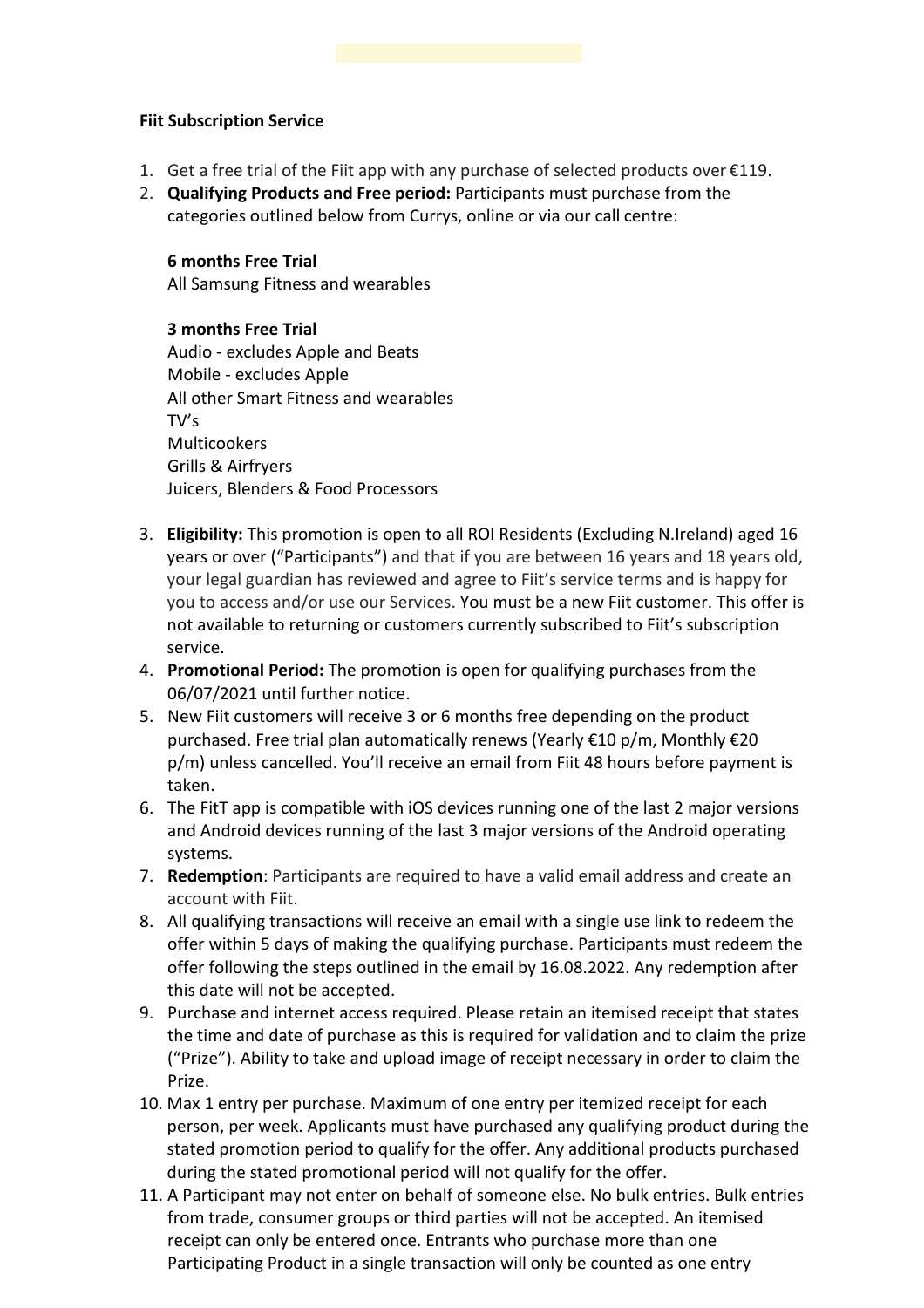- 12. **General**: The free trial in this Promotion cannot be returned, exchanged for cash or for any alternative products.
- 13. The Promoter reserves the right to immediately disqualify anyone tampering with the operation of the website, for example entering without a correct and valid transaction receipt or person who is entering with false identity.
- 14. The decision of the Promoter is final, and binding and no correspondence will be entered into regarding the outcome of this promotion.
- 15. In the event of circumstances outside the reasonable control of the promoter, or otherwise where fraud, abuse, and/or an error (human or computer) affects or could affect the proper operation of this promotion, and only where circumstances make this unavoidable, the Promoter reserves the right to cancel or amend the promotion, gift or these terms and conditions, at any stage, but will always endeavour to minimize the effect to participants in order to avoid undue disappointment.
- 16. This promotion is governed by Irish law and subject to the exclusive jurisdiction of the Irish courts, unless you live in another part of Ireland, in which case your local courts have jurisdiction.
- 17. The Promoter will only use the personal details supplied for the administration of the promotion, which will include an email to send you the redemption details, and for no other purpose, unless we have your consent. Your personal details will at all times be kept confidential and in accordance with current data protection legislation. Click [here] for the Promoter's Privacy Policy. If you would like to request access to your personal data, or have any inaccuracies rectified, please visit the promoter's privacy policy for details of how to contact us. By participating in the Promotion, you agree to the use of your personal data as described here.
- 18. By participating in the promotion participants are deemed to have accepted these terms and conditions.
- 19. If any of these clauses should be determined to be illegal, invalid or otherwise unenforceable then it shall be severed and deleted from these terms and conditions and the remaining clauses shall survive and remain in full force and effect.

## Promoter:

Currys Ireland Limited, company number 259460 with its registered officers at 3rd Floor Office Suite, Omni Shopping Centre, Santry, Dublin 9

## **Short Terms - 3 months**

## **Get the #1 rated fitness app Fiit free for 3 months with selected tech over €119**

Get the Fiit app free for 3 months when purchased with the following products - Smart fitness and wearables (excluding Samsung wearables), Audio, TV's, Mobiles, Multicookers, Grills, Airfryers, Food Processors, Juicers & Blenders from the 06/07/2021 until further notice. Excludes all Apple and Beats products. Free trial plan automatically renews (Yearly €10 p/m, Monthly €20 p/m) unless cancelled. You'll receive an email from Fiit 48 hours before payment is taken. One subscription per customer. Max 1 entry per purchase per week. Retain receipt. An itemised receipt can only be entered once. #1 app as voted by Mens Health 30/01/2021. Redeem via email link by 16/08/2022. Restrictions and other terms apply.